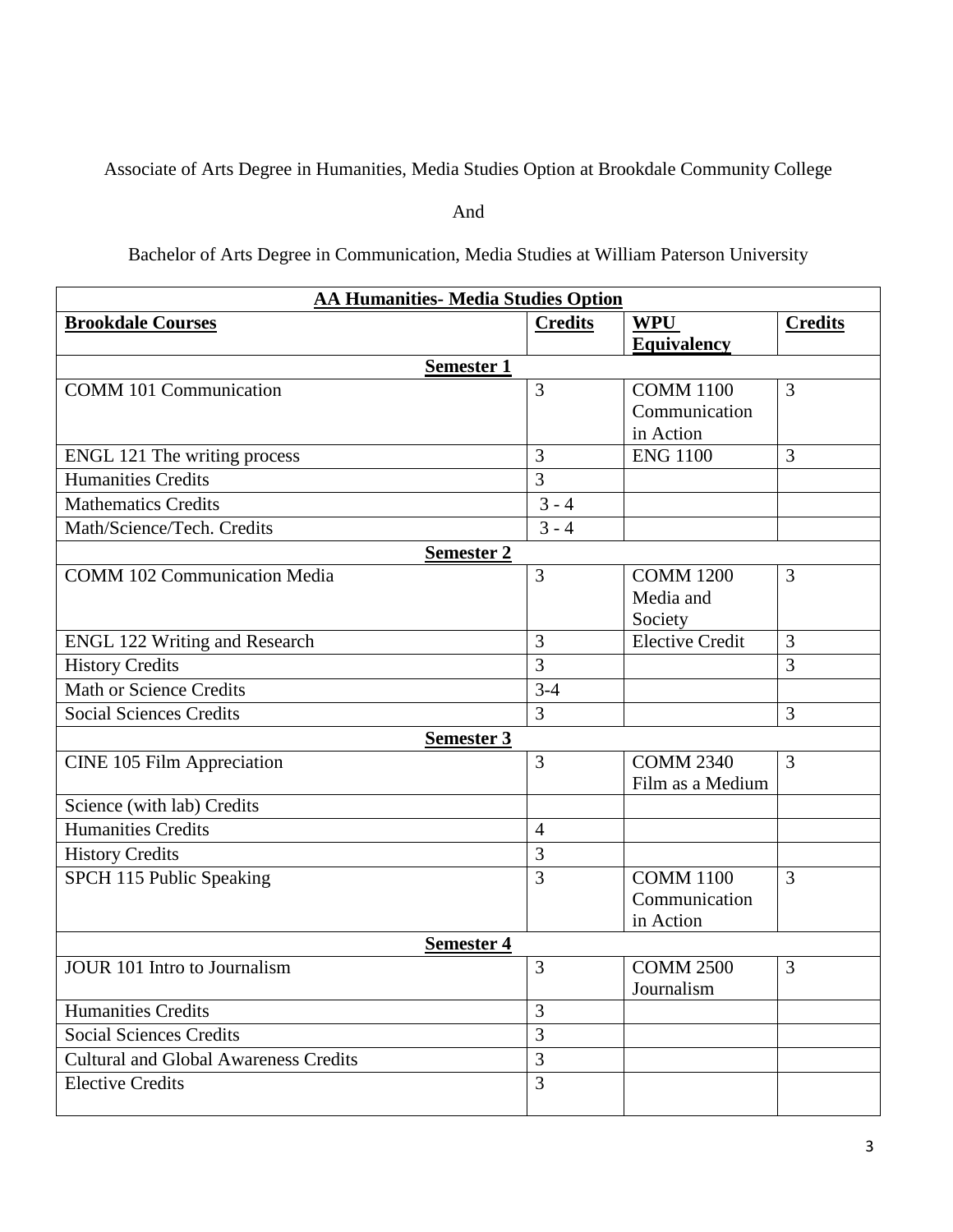| <b>BA Communication- Media Studies</b> |                      |                |  |  |
|----------------------------------------|----------------------|----------------|--|--|
|                                        | <b>Media Studies</b> |                |  |  |
|                                        | <b>Core</b>          |                |  |  |
|                                        | <b>Requirements</b>  |                |  |  |
|                                        | <b>COMM 1190</b>     | $\overline{3}$ |  |  |
|                                        | Survey of            |                |  |  |
|                                        | Communication        |                |  |  |
|                                        | Studies and          |                |  |  |
|                                        | Practice             |                |  |  |
|                                        | <b>COMM 2100</b>     | $\overline{3}$ |  |  |
|                                        | Media Writing        |                |  |  |
|                                        | <b>COMM 2200</b>     | $\overline{3}$ |  |  |
|                                        | Radio and TV         |                |  |  |
|                                        | Industries           |                |  |  |
|                                        | <b>Media Studies</b> |                |  |  |
|                                        | <b>Track</b>         |                |  |  |
|                                        | <b>Requirements</b>  |                |  |  |
|                                        | (Choose 4            |                |  |  |
|                                        | courses)             |                |  |  |
|                                        | <b>COMM 2220</b>     | $\overline{3}$ |  |  |
|                                        | Media Ethics and     |                |  |  |
|                                        | Law                  |                |  |  |
|                                        | <b>COMM 2240</b>     | $\overline{3}$ |  |  |
|                                        | International        |                |  |  |
|                                        | Media                |                |  |  |
|                                        | <b>COMM 2490</b>     | $\overline{3}$ |  |  |
|                                        | Research             |                |  |  |
|                                        | Methods in           |                |  |  |
|                                        | Applied              |                |  |  |
|                                        | Communication        |                |  |  |
|                                        | <b>COMM 3200</b>     | $\overline{3}$ |  |  |
|                                        | Media Criticism      |                |  |  |
|                                        | <b>COMM 3280</b>     | $\overline{3}$ |  |  |
|                                        | Media History        |                |  |  |
|                                        | <b>Media Studies</b> |                |  |  |
|                                        | <b>Electives</b>     |                |  |  |
|                                        | (Choose 9            |                |  |  |
|                                        | credits)             |                |  |  |
|                                        | <b>COMM 2230</b>     | 3              |  |  |
|                                        | Press and The        |                |  |  |
|                                        | Presidency           |                |  |  |
|                                        | <b>COMM 2250</b>     | $\overline{3}$ |  |  |
|                                        | Audio and Radio      |                |  |  |
|                                        | Production           |                |  |  |
|                                        | <b>COMM 2350</b>     | $\overline{3}$ |  |  |
|                                        | Film As Cross-       |                |  |  |
|                                        | Culture              |                |  |  |